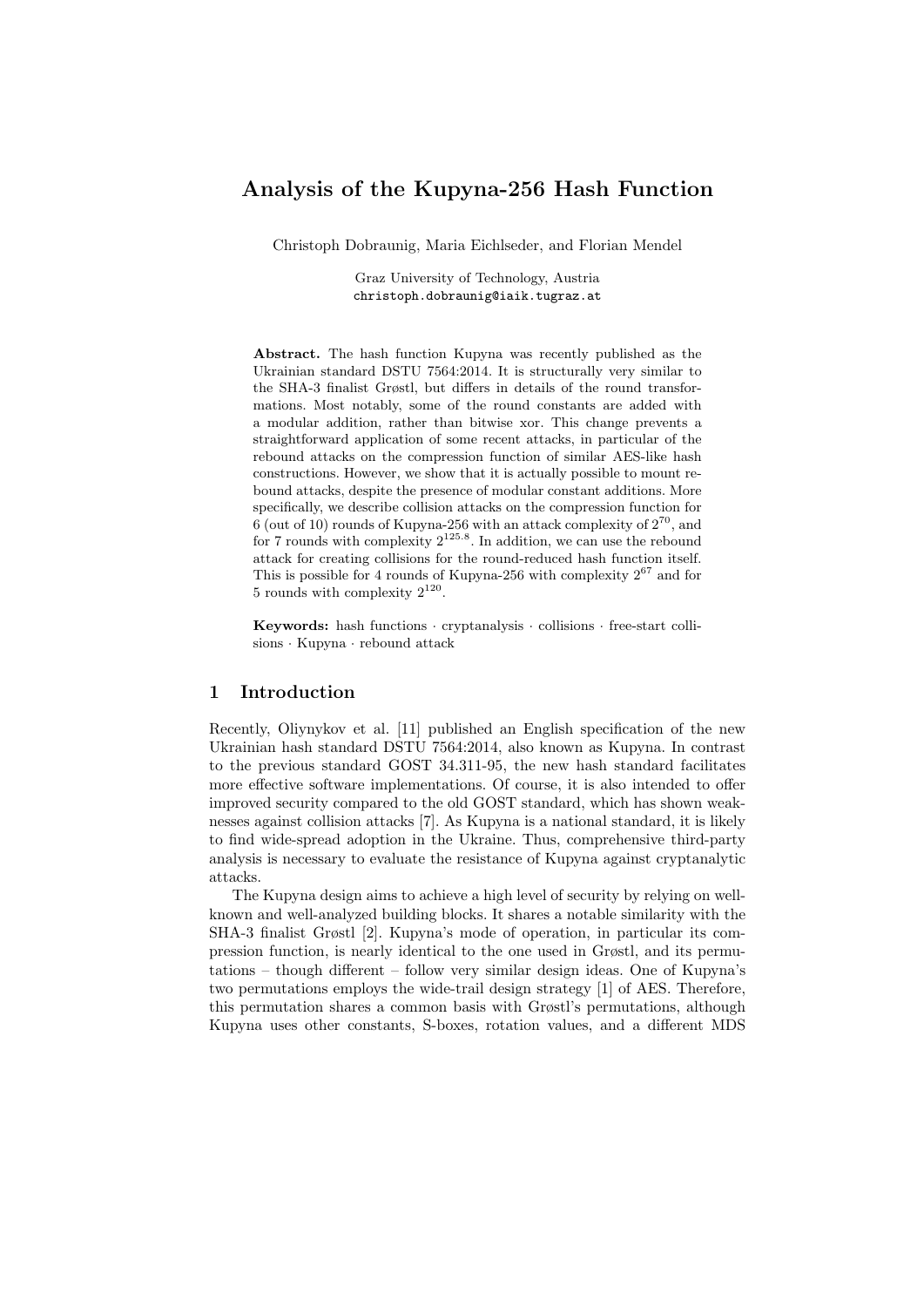matrix. The second Kupyna permutation differs from the first in the constant addition, which applies addition modulo  $2^{64}$  rather than bitwise xor. This modular addition serves to differentiate the two permutations, but can also be seen as a measure to complicate algebraic cryptanalysis. Furthermore, it implies additional relations over byte boundaries. As a consequence, the modular addition leads to a weaker alignment for differential trails, making statements about the minimum number of active S-boxes in a differential trail more complicated, since the linear layer no longer achieves an optimal branch number.

Our contribution. In this paper, we provide the first third-party analysis of the new Ukrainian hash standard Kupyna. We present collision attacks on roundreduced variants of Kupyna-256 for up to 5 out of 10 rounds, and collisions for the compression function of Kupyna-256 for up to 7 rounds. A summary of our results can be found in Table 1.

| Hash function | Target               | Rounds | Complexity            | Reference |
|---------------|----------------------|--------|-----------------------|-----------|
| Kupyna-256    | Compression function | 6<br>7 | $2^{70}$<br>2125.8    | Sect. 3   |
|               | Hash function        | 5      | $2^{67}$<br>$2^{120}$ | Sect. 4   |

Table 1. Overview of collision attacks on Kupyna-256.

Our attacks make use of the capability of rebound attacks [8] to efficiently generate pairs of values which follow a given truncated differential trail. The core idea of such a rebound attack is to create many solutions with a low complexity per solution during the inbound phase, and propagate those solutions in a probabilistic manner during the so-called outbound phase.

To create solutions with a low average complexity during the inbound phase, the rebound attack takes advantage of the strong alignment of truncated differential trails and the underlying independence of parts of the cipher. As mentioned before, one of the two permutations of Kupyna does not provide such a strong alignment. Hence, it is not trivial to perform the rebound attack for this permutation. However, in this work, we show how to deal with modular constant additions during the inbound and the outbound phase to be able to perform rebound attacks on such constructions.

Related work. Due to the high similarity of Kupyna with Grøstl, the fundament of our attacks is the analysis of Grøstl. For Grøstl, the best attacks are based on the rebound attack and its improvements [3, 5, 6]. Distinguishers for round-reduced variants of the Grøstl permutation were published in [4]. Rebound attacks leading to collisions for the highest number of rounds for the compres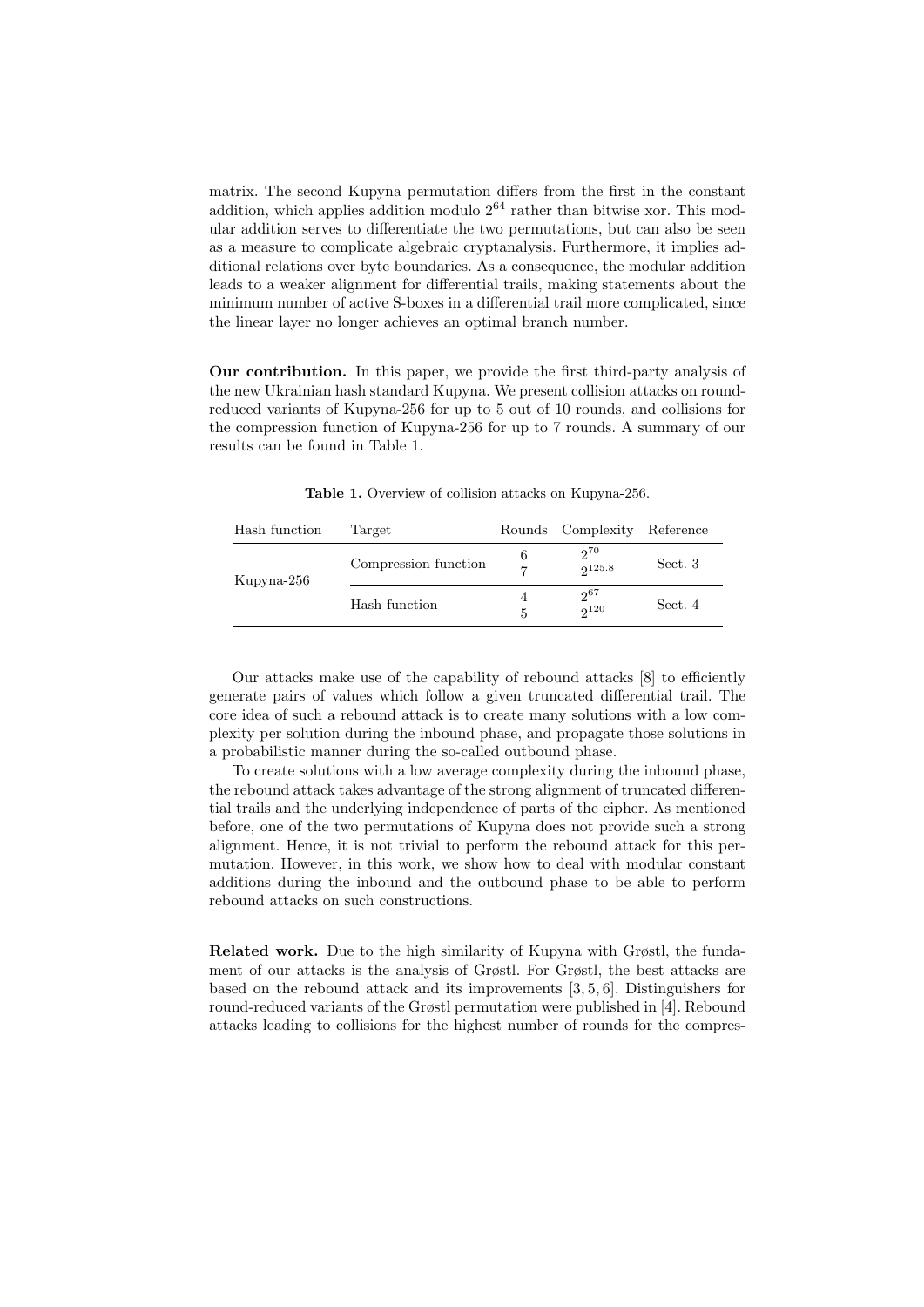sion function of Grøstl were shown in [9]. An efficient collision attack covering 5 rounds of the hash function Grøstl itself was published in [10].

In the meantime, Zou and Dong [13] independently analyzed the Kupyna hash function, and observed the applicability of some of the attacks on Grøstl to Kupyna. They present pseudo-preimage attacks on 6 rounds of Kupyna-256 and 8 rounds of Kupyna-512 with time complexities  $2^{250.33}$  and  $2^{498.33}$ , respectively, which are essentially identical to the original Grøstl attacks [12]. Additionally, they also noted the hash function attack on 5 rounds very similar to Section 4 of this paper.

Outline. The remainder of the paper is organized as follows. First, we start with a short description of Kupyna in Section 2. Next, we show how to apply the rebound attack on round-reduced versions of the compression function of Kupyna-256, to create semi-free-start collisions for 6 and 7 rounds, in Section 3. Then, we apply a collision attack for 4 and 5 rounds of Kupyna-256 in Section 4. Finally, we conclude in Section 5.

# 2 Description of Kupyna

Kupyna [11] is a family of iterated hash functions defined in the Ukrainian standard DSTU 7564:2014. The design principles of Kupyna are very similar to the SHA-3 finalist Grøstl [2]. As in Grøstl, the compression function of Kupyna is built from two distinct permutations  $T^{\oplus}$  and  $T^+$ , which are both based (to a certain degree) on the AES design principles. In the following, we describe the components of the hash function in more detail.

#### 2.1 The Hash Function

The Ukrainian standard DSTU 7564:2014 defines two main variants, Kupyna-256 and Kupyna-512, which produce a hash output size of  $n = 256$  and  $n = 512$ bits, respectively (the third recommendation, Kupyna-384, is simply a truncated version of Kupyna-512). The hash function first pads the input message  $M$  and splits the message into blocks  $m_1, m_2, \ldots, m_t$  of  $\ell$  bits each, with  $\ell = 512$  for Kupyna-256 and  $\ell = 1024$  for Kupyna-512. The message blocks are processed via the compression function  $f(h_{i-1}, m_i)$ , which updates the internal  $\ell$ -bit chaining value  $h_i$ , and an output transformation  $\Omega(h_t)$  to produce the final hash value h:

$$
h_0 = \text{IV}
$$
  
\n
$$
h_i = f(h_{i-1}, m_i) \quad \text{for } 1 \le i \le t
$$
  
\n
$$
h = \Omega(h_t).
$$

The compression function f is based on two  $\ell$ -bit permutations  $T^{\oplus}$  and  $T^+$  and is defined as follows (see also Fig. 1):

$$
f(h_{i-1}, m_i) = T^{\oplus}(h_{i-1} \oplus m_i) \oplus T^+(m_i) \oplus h_{i-1}.
$$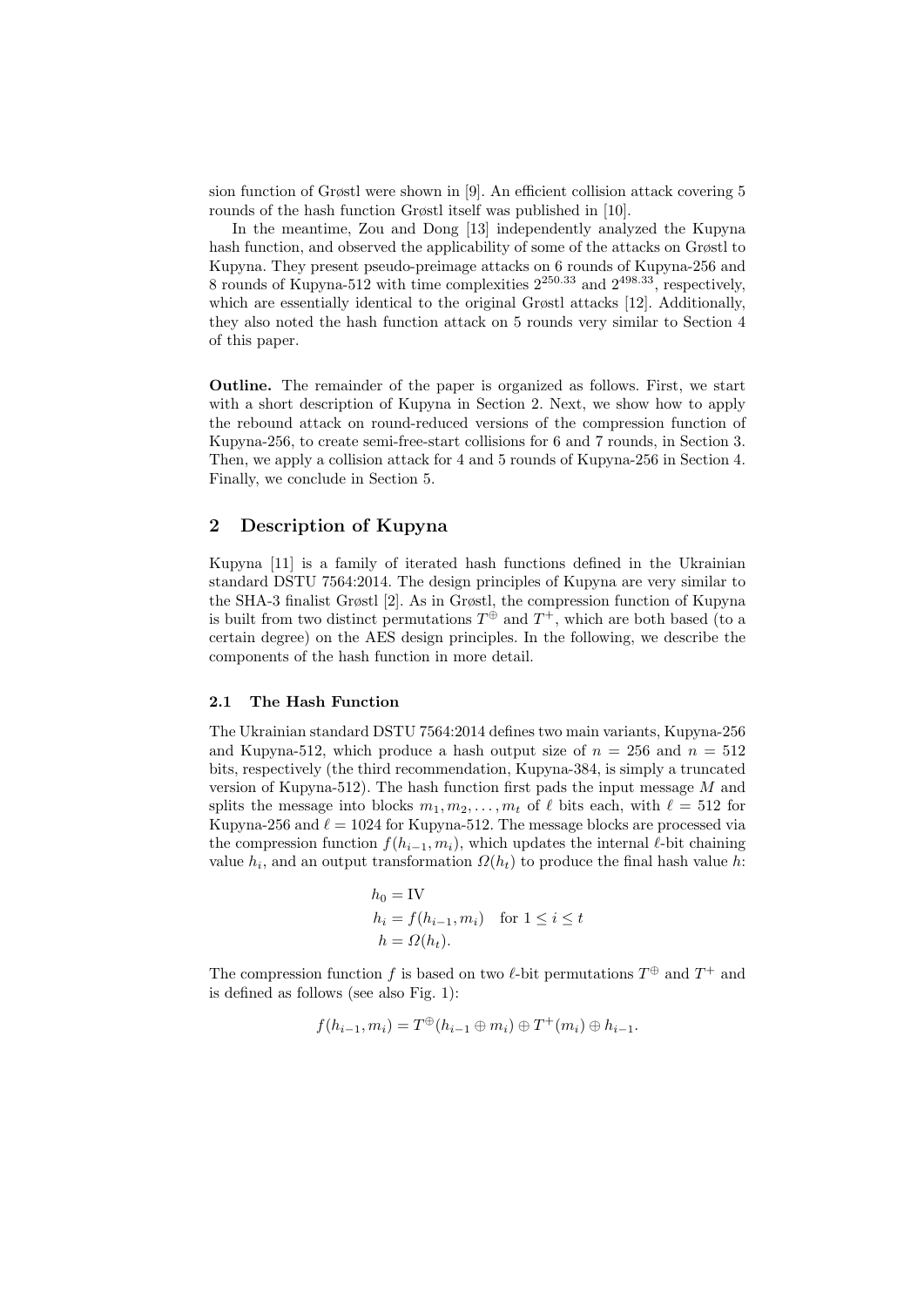

Fig. 1. The compression function  $h_i = f(h_{i-1}, m_i)$  of the Kupyna hash function, using  $\ell$ -bit permutations  $T^{\oplus}$  and  $T^+$ .

The output transformation  $\Omega$  is applied to  $h_t$  to give the final hash value h of size n, where  $trunc_n(x)$  discards all but the most significant n bits of x:

$$
\Omega(h_t) = \operatorname{trunc}_n(T^{\oplus}(h_t) \oplus h_t).
$$

# 2.2 The Permutations  $T^\oplus$  and  $T^+$

In the remaining document, we focus our analysis on Kupyna-256. The structure of the two permutations  $T^{\oplus}$  and  $T^+$  of Kupyna is very similar to the ones of Grøstl. As in Grøstl-256, each Kupyna-256 permutation updates an  $8 \times 8$  state of 64 bytes in 10 rounds. In each round, the round transformation updates the state by means of the sequence of transformations

MixBytes ◦ RotateBytes ◦ SubBytes ◦ AddConstant.

In the following, we briefly describe the round transformations of  $T^{\oplus}$  and  $T^{+}$  in more detail. Note that the Kupyna specification [11] refers to the transformations as  $\psi, \tau^{(\ell)}, \pi',$  and  $\kappa_i^{(\ell)}/\eta_i^{(\ell)}$ , respectively, but we use the more commonly understood AES-like transformation names in the remaining document.

AddConstant (AC). In this transformation, the state is modified by combining it with a round constant. This is the only transformation where the two permutations differ. While  $T^{\oplus}$  combines the round constant with each column with bitwise xor  $(\oplus)$ ,  $T^+$  applies column-wise modular addition mod  $2^{64}$  (+). The round constants for  $T^{\oplus}$  are defined as follows for round  $r, 1 \leq r \leq 10$ , and column j,  $0 \leq j < 8$ :

$$
\omega_j^{(r)} = ((j \ll 4) \oplus r, 00, 00, 00, 00, 00, 00, 00)^{\top}.
$$

The (round-independent) round constants for  $T^+$  for column j are given by:

$$
\zeta_j^{(r)} = (\mathtt{F3}, \mathtt{F0}, \mathtt{F0}, \mathtt{F0}, \mathtt{F0}, \mathtt{F0}, \mathtt{(\7- j)} \ll 4)^\top,
$$

where the first byte F3 and the first row of the state serve as the least significant bytes for the addition. This modular addition performed in  $T^+$  is also the main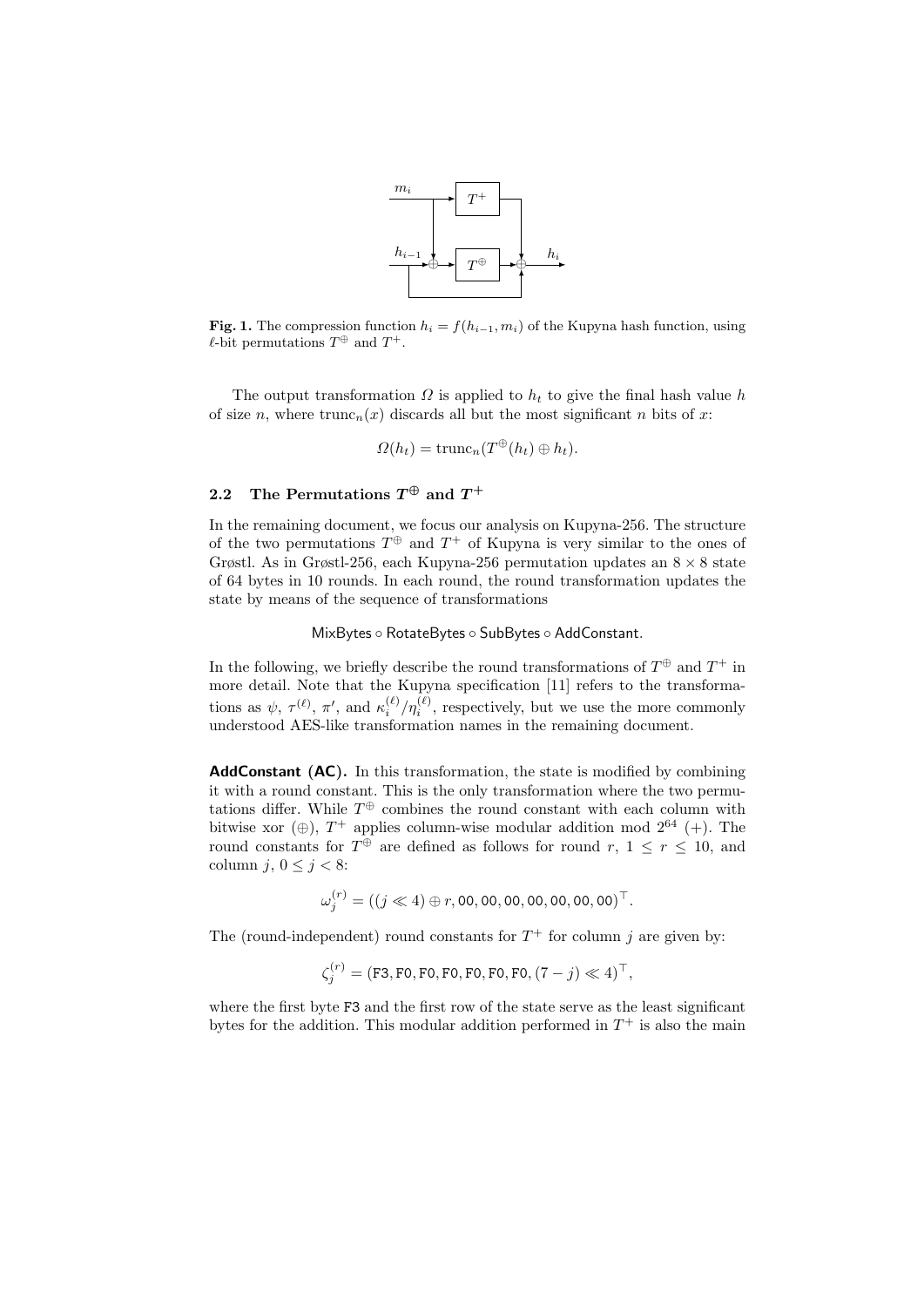difference of Kupyna compared to Grøstl from a cryptanalytic point of view. Note that this modular addition destroys the columnwise optimal branch number of the linear layer. We give an example with only 6 (rather than 9) active S-boxes over 2 rounds in Appendix A.

SubBytes (SB). The SubBytes transformation is the same for  $T^{\oplus}$  and  $T^+$ . It is a permutation consisting of S-boxes applied to each byte of the state (with 4 different S-boxes, depending on the row index). The 8-bit S-boxes are designed to provide good cryptographic properties against differential and linear attacks. For a detailed description of the S-boxes, we refer to the specification [11]. Note that the SubBytes transformation is the only non-linear transformation of the permutation  $T^{\oplus}$ .

RotateBytes (RB). The RotateBytes transformation is a byte transposition that cyclically shifts the bytes of each state row by different offsets: row  $j$  is shifted rightwards by j byte positions,  $0 \leq j \leq 8$ . This transformation is the same for both permutations  $T^{\oplus}$  and  $T^+$ . This is also in contrast to Grøstl, where two different sets of rotation constants are defined for the two permutations, in order to diversify between the two. In Kupyna, this role is solely played by AddConstant.

MixBytes (MB). The MixBytes transformation is a permutation operating on the state column by column. To be more precise, it is a left-multiplication by an  $8 \times 8$  circulant MDS matrix over  $\mathbb{F}_{2^8}$ . The coefficients of the matrix are determined in such a way that the branch number of MixBytes (the smallest nonzero sum of active input and output bytes of each column) is 9, which is the maximum possible for a transformation with these dimensions. This transformation is the same for both permutations  $T^{\oplus}$  and  $T^{\perp}$ .

# 3 Semi-free-start Collisions for 6 and 7 Rounds

In this section, we mount a collision attack on 6 rounds of the compression function of the Kupyna-256 hash function. The attack described here is based on the rebound attacks on Grøstl [9] using SuperBox matches [3, 5, 6]. Hence, the highlevel attack strategy to create pairs following differential truncated trails stays the same. Due to the round-constant addition modulo  $2^{64}$  in the permutation  $T^+$ , a straightforward application of the Grøstl attack is not possible, and some additional considerations are required.

Finally, in Section 3.5, we also show how to extend the collision attack to 7 rounds of the compression function, also based on rebound attacks on Grøstl [9].

#### 3.1 Attack Strategy

We target differential trails similar to those in [9]. The core idea of this attack is to use the same truncated differential trail in both permutations  $T^{\oplus}$  and  $T^+$ .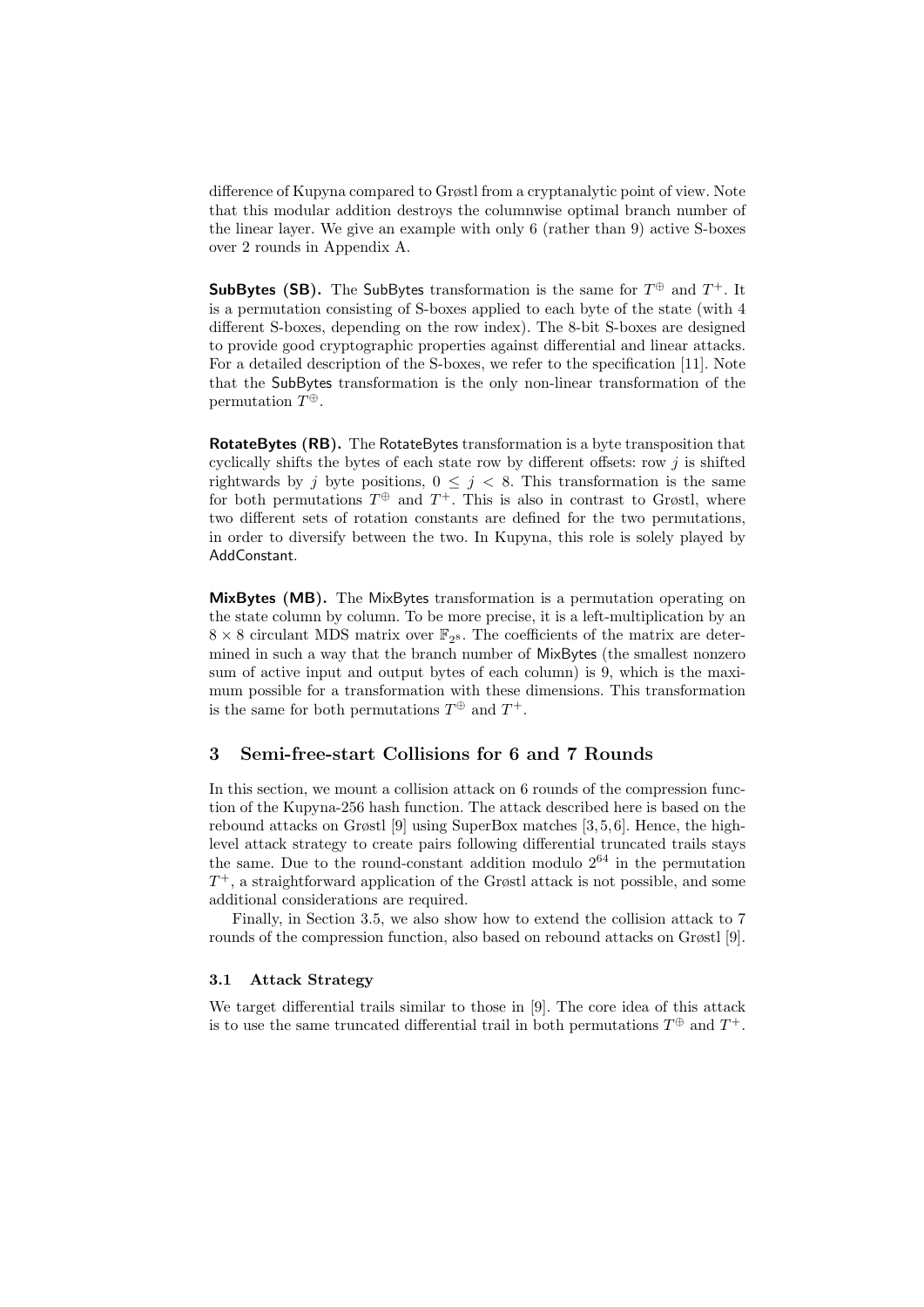If the differences at the input and the output match, we get a semi-free-start collision. Note that the differences are introduced by the message block  $m_i$ , whereas the chaining value  $h_{i-1}$  is free of differences, but can also be chosen arbitrarily. A high-level view of this attack is illustrated in Fig. 2.



Fig. 2. Collision attack on 6 rounds of the Kupyna-256 compression function.

To find matching trails, we use the rebound attack strategy introduced in [9]. This strategy consists of an inbound and an outbound phase. During the inbound phase, solutions for the core of the trail are deterministically created with a complexity close to 1 per solution, whereas the propagation through the outbound phase is done in a probabilistic manner. This, combined with the fact that we have to match the input and output differences of the independently created trails for  $T^{\oplus}$  and  $T^{+}$ , suggests a truncated differential target trail which is dense in the middle and gets sparse towards the ends, with the following numbers of active bytes (S-boxes):

$$
8 \xrightarrow{r_1} 8 \xrightarrow{r_2} 64 \xrightarrow{r_3} 64 \xrightarrow{r_4} 8 \xrightarrow{r_5} 8 \xrightarrow{r_6} 64. \tag{1}
$$

# 3.2 Finding Pairs for  $T^\oplus$

The permutation  $T^{\oplus}$  follows the wide-trail design strategy. Even though  $T^{\oplus}$  uses different SubBytes, RotateBytes and MixBytes layers than Grøstl, the differential behaviour on byte level is almost identical, so those changes have a very limited influence on the way a rebound attack is applied (e.g., due to the different rotation constants, slightly different truncated trails are used). Hence, the rebound attack on  $T^{\oplus}$  can be done very similarly to the Grøstl permutation [9]. Below, we repeat the essential parts of this attack. We use the same notation to denote intermediate states:  $S_0$  is the initial state,  $S_i$  denotes the state after round  $i$  ( $1 \leq i \leq r$ ), and the intermediate states after AddConstant, SubBytes, RotateBytes, and MixBytes of round *i* are labelled  $S_i^{AC}$ ,  $S_i^{SB}$ ,  $S_i^{RB}$ , and  $S_i^{MB} = S_i$ , respectively.

The Inbound Phase. For the inbound phase, we use the SuperBox based technique described by Mendel et al. [9]. This phase covers the round transformations of 2.5 rounds, beginning with MixBytes of round 2 (input state  $S_2^{\text{RB}}$ ), and ending with MixBytes of round 4 (output state  $S_4$ ). The detailed truncated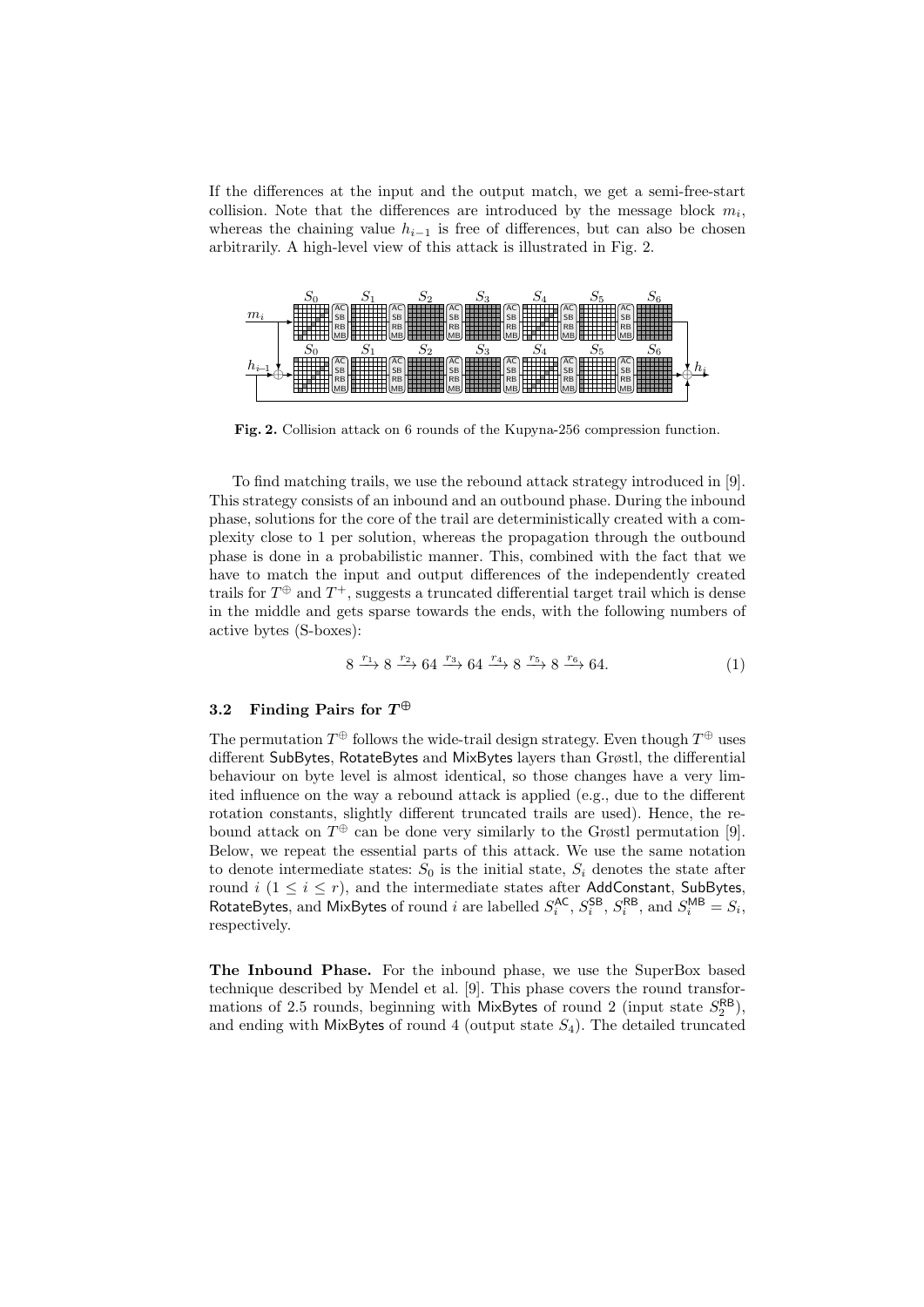differential trail for the inbound phase is shown in Fig. 3. The attack works as follows:

- 1. First, we start backwards from state  $S_4$ , which has 8 active bytes. We enumerate all  $2^{8.8}$  possible bitwise difference patterns at  $S_4$ , and deterministically propagate them backwards through the linear MixBytes◦RotateBytes to  $S_4^{\mathsf{SB}}$ . The resulting  $2^{64}$  difference patterns for  $S_4^{\mathsf{SB}}$  are stored in a table  $D_1$ .
- 2. Next, we choose a random difference pattern for state  $S_2^{\mathsf{RB}}$  and deterministically propagate forward through MixBytes to state  $S_2$ .
- 3. Finally, we have to connect the inputs of 8 S-boxes of state  $S_2$  belonging to one SuperBox to its corresponding output in state  $S_4^{\text{SB}}$ . We can do this for each of the 8 SuperBoxes independently in the following way:
	- (a) Enumerate all possible  $2^{64}$  value pairs for the SuperBox at state  $S_2$ and propagate forward to state  $S_4^{\text{SB}}$ .
	- (b) Store the resulting  $2^{64}$  value pairs at state  $S_4^{\text{SB}}$  in a table  $D_2$ .
	- (c) To find solutions for this SuperBox, filter  $D_2$  with the possible differences in table  $D_1$ .



Fig. 3. Inbound phase for  $T^{\oplus}$ , SuperBox in black

Now we have to determine how many solutions we get for the inbound phase. From a high-level point of view, we have generated  $2^{64.8}$  pairs of values at state  $S_2$ . All those pairs are filtered with the truncated differential of state  $S_4$ . Here, 56 bytes need to be zero. Thus, we expect  $2^{64 \cdot 8 - 56 \cdot 8} = 2^{64}$  valid solutions (pairs) for the inbound phase. The computational complexity for the inbound phase is  $2^{64}$  round function calls for creating these  $2^{64}$  solutions with a complexity of  $2^{64}$  in memory for storing the tables. The inbound phase can be repeated up to  $2^{64}$  times with other difference patterns at state  $S_2^{\text{RB}}$ , leading to a maximum of  $2^{128}$  solutions with  $2^{128}$  complexity in time. Hence, the amortized complexity of finding one solution in the inbound phase is 1.

The Outbound Phase. During the outbound phase, the created solutions from the inbound phase have to be probabilistically propagated, first from state  $S_2^{\text{RB}}$ back to  $S_0$  and then from  $S_4$  to  $S_6$ . Both times, they have to follow the pattern of the truncated trail:  $8 \stackrel{r_1}{\leftarrow} 8 \stackrel{r_2}{\leftarrow} 8 (r_{2'} = RB ∘ SB ∘ AC)$  in the backward direction, and  $8 \xrightarrow{r_5} 8 \xrightarrow{r_6} 64$  in the forward direction. Since both trails have a probability very close to one, this phase has only negligible influence on the complexity.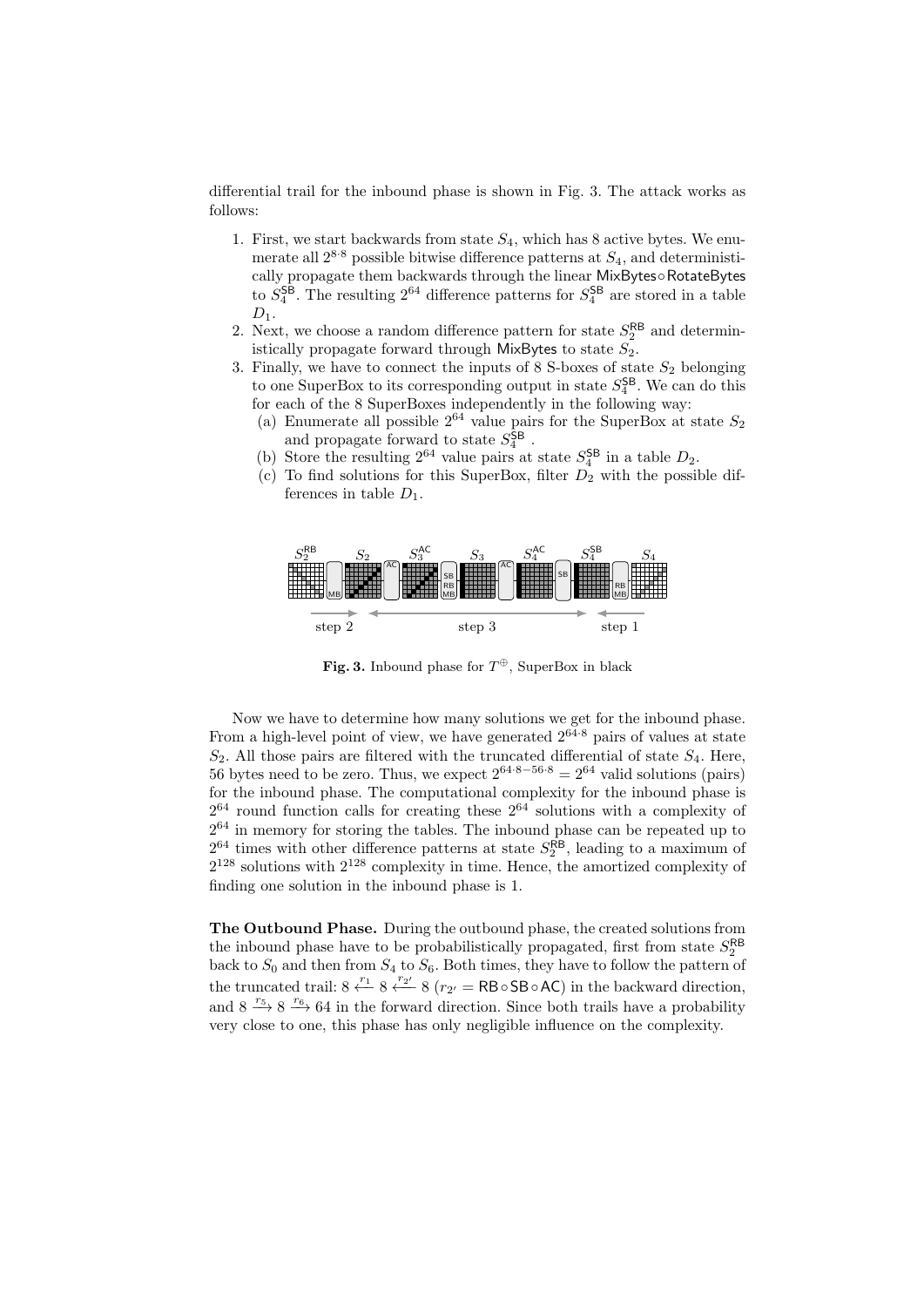## $3.3$  Finding Pairs for  $T^+$

As for  $T^{\oplus}$ , we also need to find pairs of values for  $T^+$  which follow the given truncated differential trail. However, the modular constant addition of  $T^+$  on each column of the state can cause difference propagations between bytes, which are impossible in  $T^{\oplus}$ . Therefore, we cannot rely on the byte alignment of the truncated differential trails anymore. In the following, we show how to handle such uncertainties and how to apply the rebound attack on  $T^+$ , although its trails are not strongly aligned. Note that we still target the same truncated trail for  $T^{\oplus}$  and  $T^+$  (Fig. 2), and the input/outbound phases cover the same steps (Fig. 3).

The Inbound Phase. The round transformations covered by the inbound phase (states  $S_2^{\text{RB}}$  to  $S_4$ ) include two constant additions AC: one between state  $S_2$  and  $S_3^{\text{AC}}$ , and one between  $S_3$  and  $S_4^{\text{AC}}$ , both corresponding to step 3 of this phase (see Fig. 3). The other steps 1 and 2 are not influenced by the constant additions and thus, our considerations do not change for them.

The constant addition between  $S_3$  and  $S_4^{\text{AC}}$  is aligned with each SuperBox. Hence, it only influences each of the 8 SuperBoxes individually. Therefore, the constant addition taking place between state  $S_3$  and  $S_4^{\text{AC}}$  can be integrated into the SuperBoxes and does not influence our considerations negatively. Unfortunately, this is not the case for the second constant addition.

During step 3, we want to propagate values and differences per SuperBox from its inputs to its outputs. At state  $S_3^{\text{AC}}$ , the inputs of the SuperBox are represented by bytes in the diagonals of the state. Hence, we cannot integrate the column-wise constant addition that happens before  $S_3^{\text{AC}}$  into our SuperBoxes anymore. Unfortunately, this constant addition creates a dependence between the 8 SuperBoxes via the carry. To be able to treat the SuperBoxes independently again, we only start with values at state  $S_2$  so that the addition of one of these values with the constant definitely results in a carry for the next byte. By doing so, we can always expect a carry at the input of the bytes for the constant addition (except for the LSB, of course). In this way, we can treat every SuperBox separately and the rest of the attack works as described for  $T^{\oplus}$ .

Since we have restricted the number of possible values in step 3 to values that generate a carry, we have to determine how many solutions we get. First consider the least significant byte (byte 0), corresponding to constant F3 and an element x from the first state row. To generate the carry, we require that  $x + F3 > FF$ , so 243 (out of 256) values for x are valid. For the following bytes  $1-6$ , we assume an input carry, so we require that  $x+1+F0 > FF$ , which has 241 solutions. Finally, for byte 7, we have no requirements. If we assume that the required bitwise difference for a value pair is uniformly random, then the expected number of valid value pairs for byte 0 is  $256 \cdot (1 - 2 \cdot \frac{13}{256} + (\frac{13}{256})^2) \approx 230.6$ . Similarly, for bytes 1–6, the expected number of valid pairs is  $\approx 226.8$ . The results are summarized in Table 2.

By using the numbers of Table 2, we see that on average, the number of valid pairs we can create per SuperBox is  $(230.6) \cdot (226.8)^6 \cdot 256 \approx 2^{62.8}$ . As we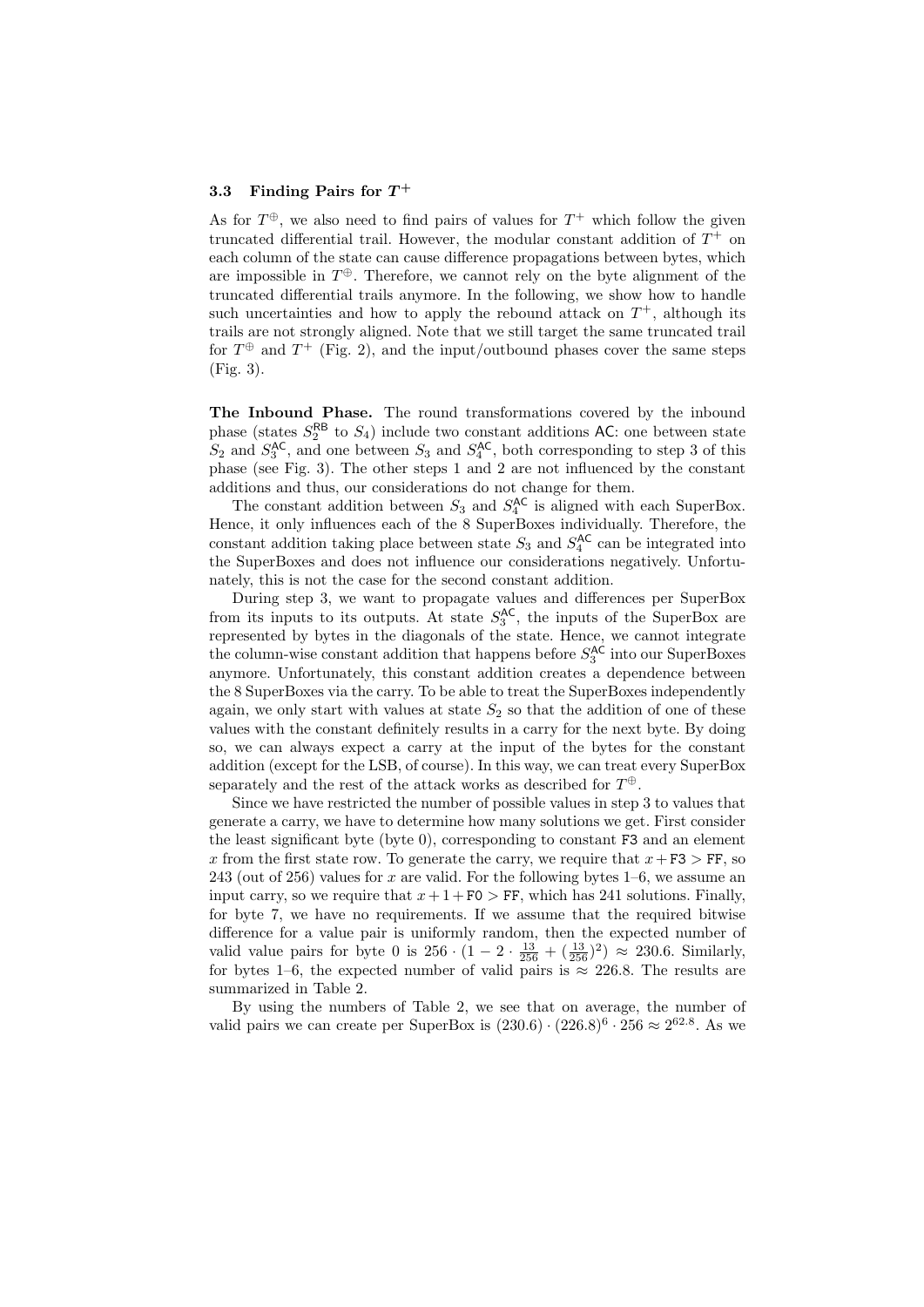Table 2. Number of byte values and average number of value pairs (for fixed bitwise difference) that produce a carry on modular addition with Kupyna's round constants.

| Byte position |     | Valid values Valid pairs (average) |
|---------------|-----|------------------------------------|
| Byte 0        | 243 | 230.6                              |
| Byte $1-6$    | 241 | 226.8                              |
| Byte 7        | 256 | 256                                |

have the same filter criterion as for  $T^{\oplus}$ , we can create  $2^{62.8 \cdot 8 - 56 \cdot 8} = 2^{54.4}$  valid solutions for the inbound phase. These solutions are obtained with a complexity of  $243 \cdot 241^6 \cdot 256 = 2^{63.4}$ , since only this is the number of values per SuperBox that result in carries per byte. We can repeat the inbound phase  $2^{64}$  times to create up to  $2^{118.4}$  pairs with a complexity of  $2^{127.4}$ . In other words, finding one solution in the inbound phase has an amortized complexity of  $2^9$ .

The Outbound Phase. In the outbound phase, the pairs created during the inbound phase are propagated in a probabilistic manner. Since we have to consider the effects of the modular constant addition, the success probability of this phase is reduced compared to  $T^{\oplus}$ .

First, we want to consider the propagation from state  $S_2^{\text{RB}}$  back to  $S_0$ . Here, we have to follow the truncated trail 8  $\frac{r_1}{r_1}$  8  $\frac{r_2}{r_2}$  8, where  $r_{2'} = \text{RB} \circ \text{SB} \circ \text{AC}$ . For the first constant addition between state  $S_1$  and  $S_2^{\text{AC}}$ , the 8 active bytes lie within one column. Thus, the constant addition will not change the activeness of the bytes with overwhelming probability. The second constant addition occurs between state  $S_0$  and  $S_1^{\text{AC}}$ , where the active bytes are on the diagonal of the state. Therefore, the constant addition may lead to difference propagation from an active byte to a formerly inactive byte (if one value of the pair produces a carry and the other value does not). Assuming that none of the active bytes receives an input carry (worst case), the probability that none of the 8 active bytes propagates a difference to its neighbouring byte is  $(1-2 \cdot \frac{13}{256} \cdot \frac{243}{256}) \cdot (1-2 \cdot \frac{16}{256} \cdot \frac{240}{256})^6 \cdot 1 \approx 2^{-1.225}$ . Summarizing, the probability that a value pair follows the differential trail from  $S_2^{\text{RB}}$  to  $S_0$  is about  $2^{-1.225}$ .

For the propagation from state  $S_4$  to  $S_6$ , we have another two constant additions, one of which is aligned with the SuperBox. Again, the probability that a pair follows this truncated differential is  $2^{-1.225}$ . So the probability that a pair created during the inbound phase follows the truncated differentials implied by the outbound phase is  $2^{-2.45}$ . Combining the inbound and the outbound phase, we can create  $2^{54.4-2.45} = 2^{51.95}$  pairs that follow the 6-round truncated differential trail with a complexity of  $2^{63.4}$ . Hence, one solution that follows the truncated trail for  $T^+$  can be constructed with an amortized complexity of  $2^{11.45}$ .

#### 3.4 Results for 6 Rounds

In the last two subsections, we have discussed how to create valid pairs that follow the truncated differential trails for permutations  $T^+$  and  $T^{\oplus}$ . To get a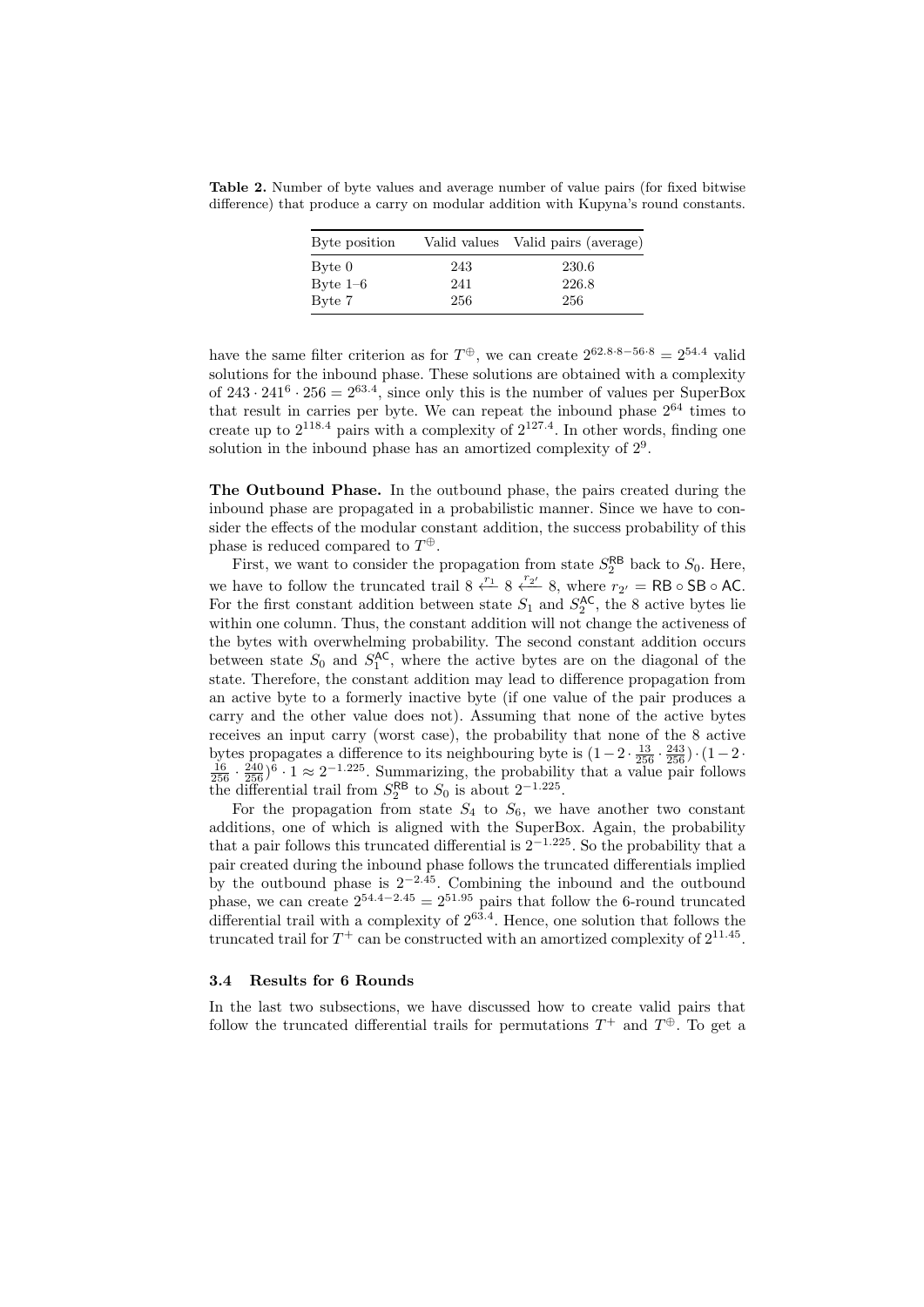collision for the compression function, we have to find pairs of values for  $T^+$ and  $T^{\oplus}$  such that the input differences and the output differences match. At the input, we have 8 active bytes and therefore 64 bitwise conditions to match. At the output, we can match the state before the linear MixBytes operation, resulting in another 64 bitwise conditions. Due to the birthday paradox, we expect a match on these 128 conditions after creating  $2^{64}$  pairs for  $T^+$  and for  $T^{\oplus}$ .

The complexity for creating  $2^{64}$  pairs that follow the truncated trail in  $T^{\oplus}$  is  $2^{64}$ . Creating  $2^{64.95}$  pairs which follow the trail in  $T^+$  has a complexity of  $2^{76.4}$ , settling the total complexity of the attack. A better attack complexity can be achieved by applying an unbalanced birthday attack. Creating  $2^{70}$  pairs for  $T^{\oplus}$ with complexity  $2^{70}$  and  $2^{58.55}$  pairs for  $T^+$  with complexity  $2^{70}$  allows us to find a semi-free-start collision for 6 rounds with a total attack complexity of about  $2^{70}$  (time and memory).

Overall, the introduction of the modular addition only increased the attack complexity from  $2^{64}$  to  $2^{70}$  (compared to a variant where  $T^+$  and  $T^{\oplus}$  are essentially identical. Thus, this approach is significantly less effective at preventing this type of rebound attacks than that of Grøstl, namely, using different rotation values in  $T^+$  and  $T^{\oplus}$  to prevent this type of truncated trails from matching at the ends. Note that the low increase of complexity is also due to the special choice of round constants in Kupyna. In particular, our experiments show that if the round constant bytes of  $\zeta_j^{(r)}$  were randomly selected, the probability that this kind of attack could succeed with complexity  $2^{70}$  or less is less than 1 in 10 000 (if the constants are still the same for all rounds and columns, as is the case for Kupyna – otherwise, even less).

#### 3.5 Extending the Attack to 7 Rounds

We now extend the previous collision attack from 6 to 7 rounds of the compression function. The attack is based on a closely related truncated differential trail with the following sequence of active S-boxes:

$$
8 \xrightarrow{r_1} 8 \xrightarrow{r_2} 64 \xrightarrow{r_3} 64 \xrightarrow{r_4} 8 \xrightarrow{r_5} 1 \xrightarrow{r_6} 8 \xrightarrow{r_7} 64. \tag{2}
$$

Up to round 5 (state  $S_4$  in Fig. 4), this trail is identical to the 6-round attack. Consequently, the whole inbound phase works identically as before, and we only need to adapt the outbound phase in the attack on 7 rounds.

First, we want to determine the probability that a solution created during the inbound phase follows the truncated differential trail for permutation  $T^{\oplus}$ . The outbound phase from state  $S_2^{\mathsf{RB}}$  back to  $S_0$  is the same as for 6 rounds and thus works with a probability of 1. The target trail from state  $S_4$  to  $S_7$  has  $8 \stackrel{r_5}{\longrightarrow} 1 \stackrel{r_6}{\longrightarrow} 8 \stackrel{r_7}{\longrightarrow} 64$  active S-boxes. The transitions of  $1 \stackrel{r_6}{\longrightarrow} 8$  and  $8 \stackrel{r_7}{\longrightarrow} 64$ active S-boxes have a probability close to 1. The transition of 8  $\frac{r_5}{\rightarrow}$  1 active S-boxes has a probability of  $2^{-56}$ , which also determines the total probability of the outbound phase for  $T^{\oplus}$ .

For the permutation  $T^+$ , we have to consider the additional probability that the constant addition does not change the pattern of the truncated differential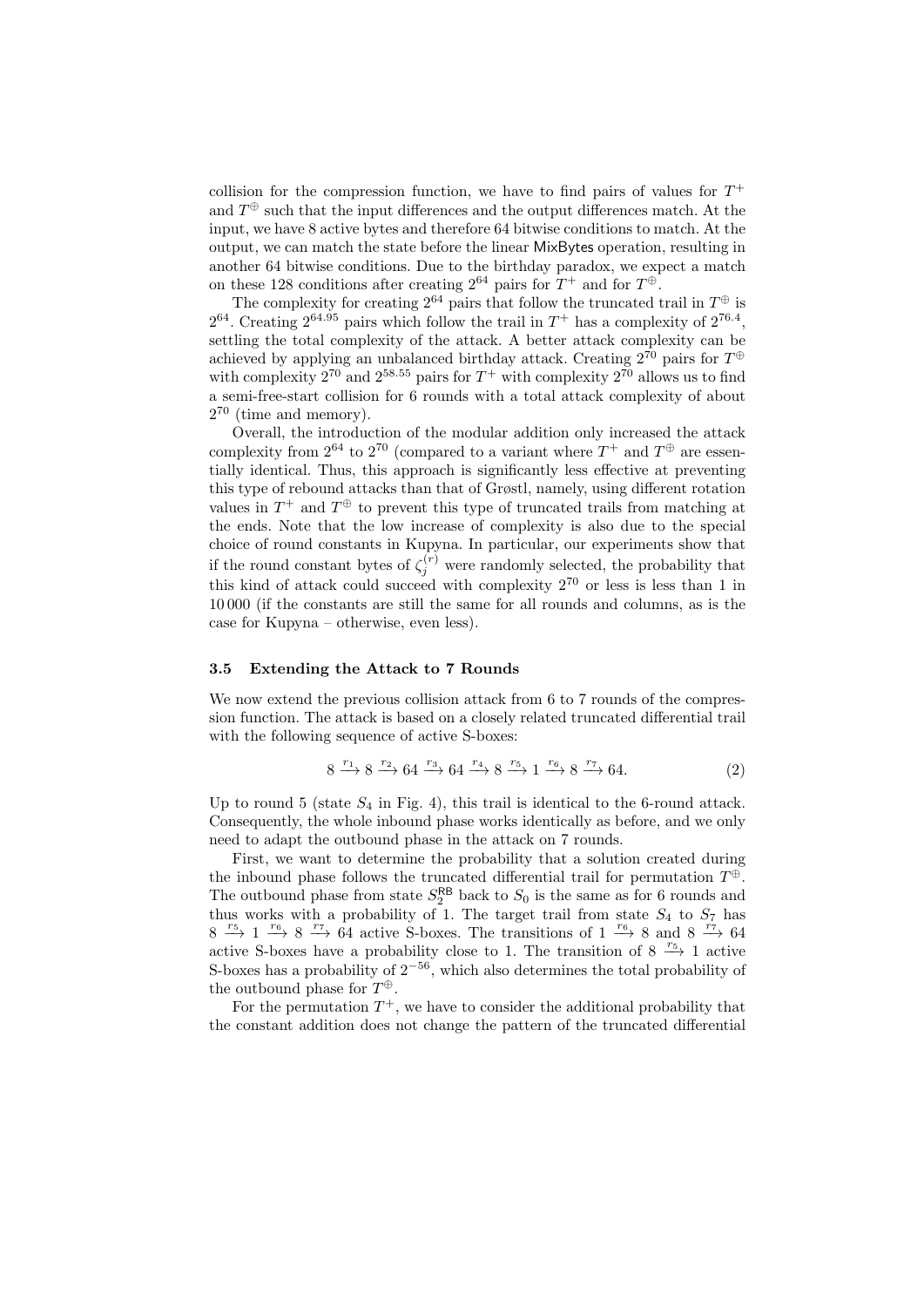

Fig. 4. Collision attack on 7 rounds of the Kupyna-256 compression function.

trail. The probability that the patterns stay the same is  $2^{-1.225}$  for the constant addition after  $S_0$  and  $S_4$ , and 1 for the constant addition after  $S_1$ ,  $S_5$  (active byte at the MSB of the constant addition), and  $S_6$ . Thus, the probability that the trail during the outbound phase is followed is  $2^{-58.45}$  for  $T^+$ .

By repeating the attack on  $T^{\oplus} 2^s$  times,  $s \leq 64$ , we are able to generate up to  $2^{s+64-56} = 2^{s+8}$  pairs following the truncated differential trails for  $T^{\oplus}$  with a complexity of  $2^{s+64}$ , and with  $2^t$  repetitions for  $T^+$ , up to  $2^{t+54.4-58.45} = 2^{t-4.05}$ pairs with a complexity of  $2^{t+63.4}$ . Additionally, we still have to match an 8-byte condition at the input of the permutations and an 8-byte condition at the output of the permutation. In total, an unbalanced birthday attack with  $s \approx 61.8$  and  $t \approx 62.4$  gives the best complexity. For  $T^{\oplus}$ , we generate  $2^{69.8}$  solutions with a complexity of  $2^{125.8}$ , and for  $T^+$   $2^{58.35}$  solutions with a complexity of  $2^{125.8}$ . Since  $2^{69.8} \cdot 2^{58.35} > 2^{128}$ , we expect a match with high probability. This results in a semi-free-start collision over 7 rounds with a total complexity of about  $2^{125.8}$ and 2<sup>70</sup> memory.

# 4 Collision Attacks on the reduced Hash Function

In this section, we describe collision attacks on Kupyna-256 reduced to 4 and 5 rounds. The attacks are a straight-forward application of the rebound attack on the reduced Grøstl-256 hash function [10] to Kupyna-256. To simplify the description of the attack, we use the alternative description of the hash function, similar to the attacks on round-reduced Grøstl in [10].

# 4.1 Alternative Description of Kupyna

Let  $\hat{T}^{\oplus}$  and  $\hat{T}^{+}$  denote the permutations  $T^{\oplus}$  and  $T^{+}$  without the final application of MixBytes. Consider the following alternative description of Kupyna:

$$
\hat{h}_0 = \mathsf{MB}^{-1}(\mathsf{IV})
$$
\n
$$
\hat{h}_i = \hat{T}^{\oplus}(\mathsf{MB}(\hat{h}_{i-1}) \oplus m_i) \oplus \hat{T}^+(m_i) \oplus \hat{h}_{i-1} \quad \text{for } 1 \le i \le t
$$
\n
$$
h = \Omega(\mathsf{MB}(\hat{h}_t))
$$

This description of Kupyna is equivalent to the original one by letting  $h_i$ be  $MB(\hat{h}_i)$ . Just the final MixBytes transformation of the permutations changes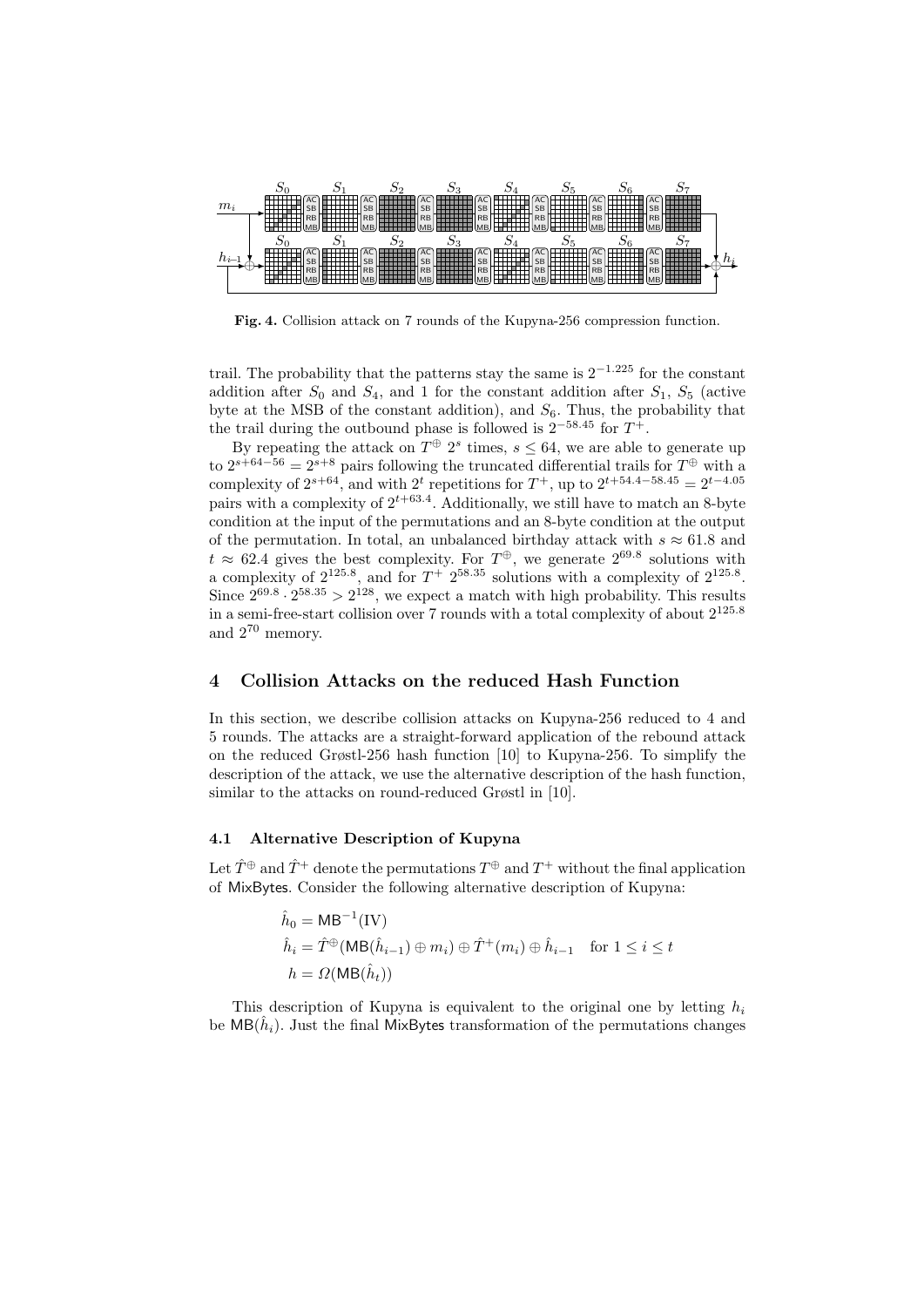place with the xor operation of the feed-forward. With this modified description, the limited set of differences at the output of the compression function becomes more clearly visible in the attack.

# 4.2 Attack Strategy

The essential idea of the hash function attack on reduced Kupyna-256 is to have a multi-block attack, but such that all message blocks except the first have no differences. This way, we can concentrate on the trails through  $\hat{T}^{\oplus}$ , and use the freedom of the message blocks to successively cancel all differences in the internal chaining values.

The first message block can be selected arbitrarily, we only require a difference in the message. This way, we start from some arbitrary difference in the chaining variable for the second block, and want to convert it into an output difference equal to zero after 8 more compression function calls. The corresponding 8 message blocks are fully controlled by the attacker and must not contain any differences. Then, each of the 8 message blocks is used to cancel one eighth of the differences at the output of the compression function to result in a collision at the end (see Fig. 5).

The trails used in our collision attack on 4 and 5 rounds start from a fully active input state and map it to 8 active bytes at the output of  $\hat{T}^{\oplus}$ :

- 4-round collision:  $64 \xrightarrow{r_1} 64 \xrightarrow{r_2} 8 \xrightarrow{r_3} 8 \xrightarrow{r_4} 8,$  (3)
- 5-round collision:  $\stackrel{r_3}{\longrightarrow} 1 \stackrel{r_4}{\longrightarrow} 8 \stackrel{r_5}{\longrightarrow} 8.$  (4)

The trails for  $\hat{T}^{\oplus}$  are similar to the trails used in Section 3 and Section 3.5, though this time, just covering the inbound phase and the outbound phase computed in forward direction. Hence, valid pairs can be created using the same methods. For a given input difference, we can construct  $2^{64}$  or  $2^8$  pairs following trail (3) or trail (4), respectively, with a complexity of  $2^{64}$  using the rebound attack.

4-Round Collision Attack. As shown in Fig. 5, the idea of this attack is to cancel the differences in 8 bytes in each iteration. The probability that 8 bytes match is  $2^{-64}$ , and so  $2^{64}$  pairs following the truncated differential trail for a given input difference have to be generated. The 4-round attack then works as follows:

- 1. Choose arbitrary message blocks  $m_1, m_1^*$  such that  $\hat{h}_1$  is fully active.
- 2. Use a right pair of message blocks  $m_2, m_2^*$  for the trail of (3) to cancel 8 bytes of the difference in the state  $\hat{h}_2$  (see Fig. 5).
- 3.−9. Repeat step 2 for message blocks  $m_i, m_i^*$ ,  $3 \le i \le 9$ , with rotated variants of the trail to cancel another 8 bytes each (see Fig. 5), so that we finally get a full collision in  $\hat{h}_9$ .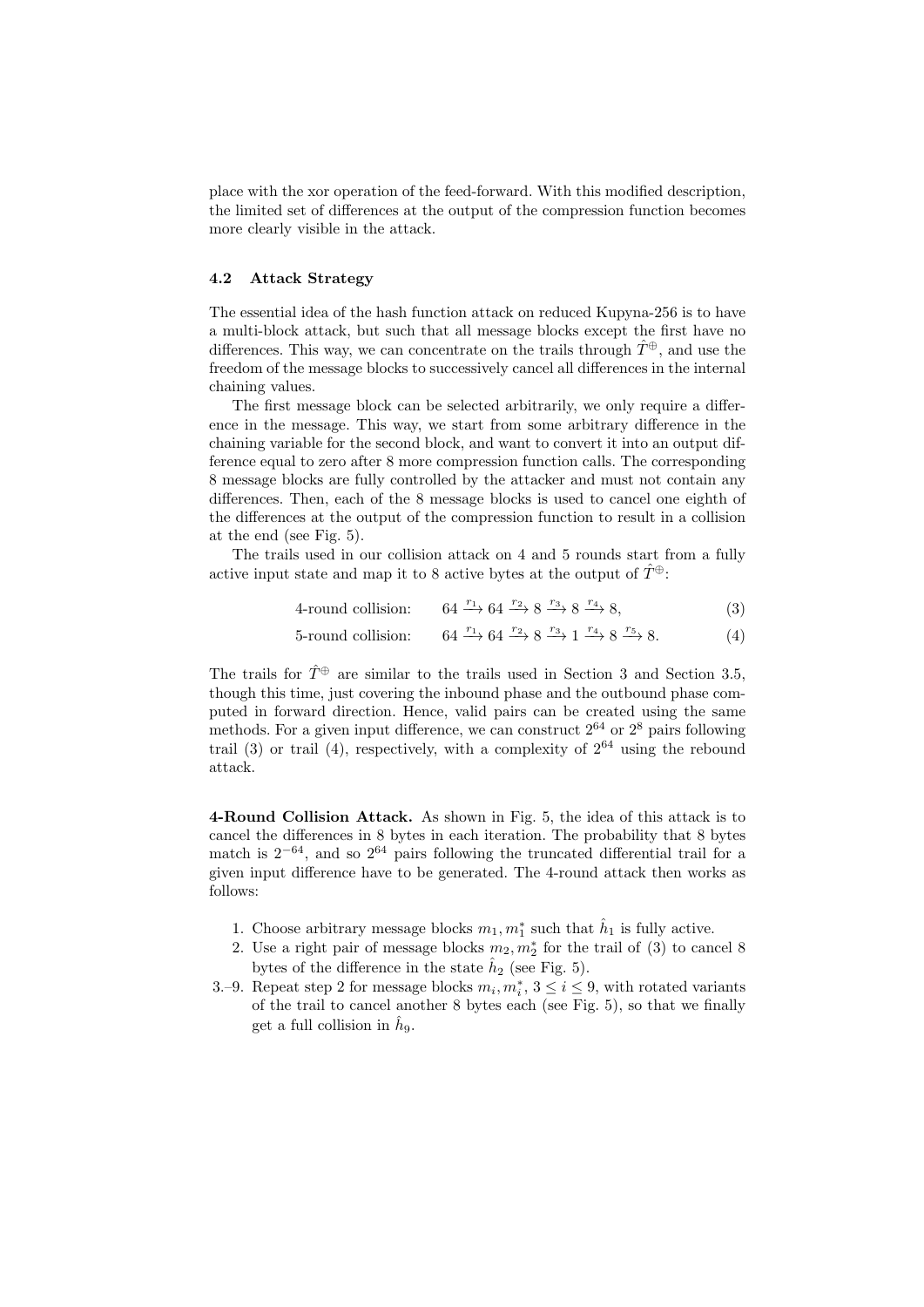

Fig. 5. Hash collision for 4 rounds.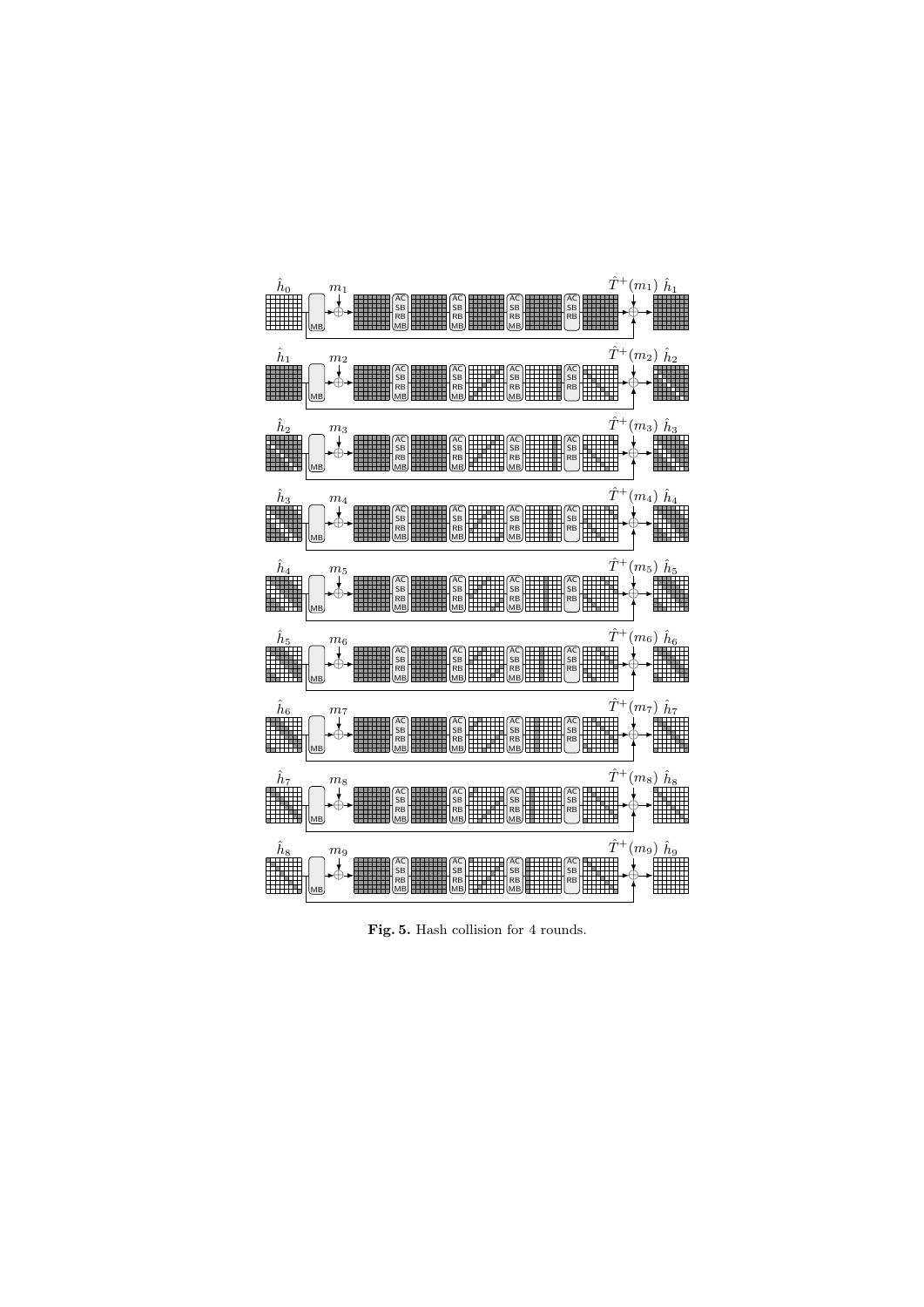With the help of the rebound attack, the construction of a right pair for one  $\hat{T}^{\oplus}$  has a complexity of  $2^{64}$ . The differences have to be canceled iteratively 8 times starting from  $\hat{h}_2$  to  $\hat{h}_9$ . Thus, the overall attack complexity for the collision for 4-round Kupyna-256 is 8 times constructing one right pair, which is  $8 \cdot 2^{64} = 2^{67}.$ 

5-Round Collision Attack. To extend the attack to 5 rounds, we use the truncated differential trail in (4). However, for this trail, we can construct only 2 <sup>8</sup> pairs following the trail, and thus each step of the attack on 5 rounds succeeds only with a probability of  $2^{-56}$ . Luckily, this can be compensated by using more message blocks in each step of the attack, as already pointed out in [10]. To cancel 8 bytes of differences in one step,  $2^{56}$  additional blocks (new starting points) are needed. This leads to an attack complexity of  $8 \cdot 2^{64+56} = 2^{123}$  and a length of  $8 \cdot 2^{56} = 2^{59}$  blocks for the colliding message. However, as discussed in [10], the length of the colliding message pair can be significantly reduced again to 65 message blocks, by using a tree-based approach. Furthermore, the complexity of the attack can be slightly reduced to  $2^{120}$ .

# 5 Conclusion

In this work, we evaluated the security of Kupyna-256 against rebound attacks. Based on rebound attacks on Grøstl, we mounted collision attacks for up to 5 rounds of the Kupyna-256 hash function and for up to 7 rounds of the Kupyna-256 compression function. This was possible despite the presence of modular constant additions in one of the permutations. These constant additions break the strong alignment of differential trails, leading to more confusion in the propagation of differences. Nevertheless, we were able to adapt the inbound phase of the rebound attack to create a sufficient amount of valid pairs to perform a collision attack. Surprisingly, our results show that the modular constant addition in one permutation does not provide much additional security against rebound attacks, it just complicates the analysis. In the case of Kupyna, the unfortunate choice of round constants for modular addition further decreases the effectivity of the additions. Combined with the lack of other countermeasures (such as different rotation constants), this makes Kupyna an easier target for rebound attacks than the otherwise similar Grøstl hash function. Moreover, the weak alignment of differential trails introduced by the modular constant addition makes it more complicated to bound the minimum number of active S-boxes and might introduce new attack paths. This analysis shows that modular additions inside the permutation are not an optimal choice to diversify similar building blocks, and introduce new problems of their own.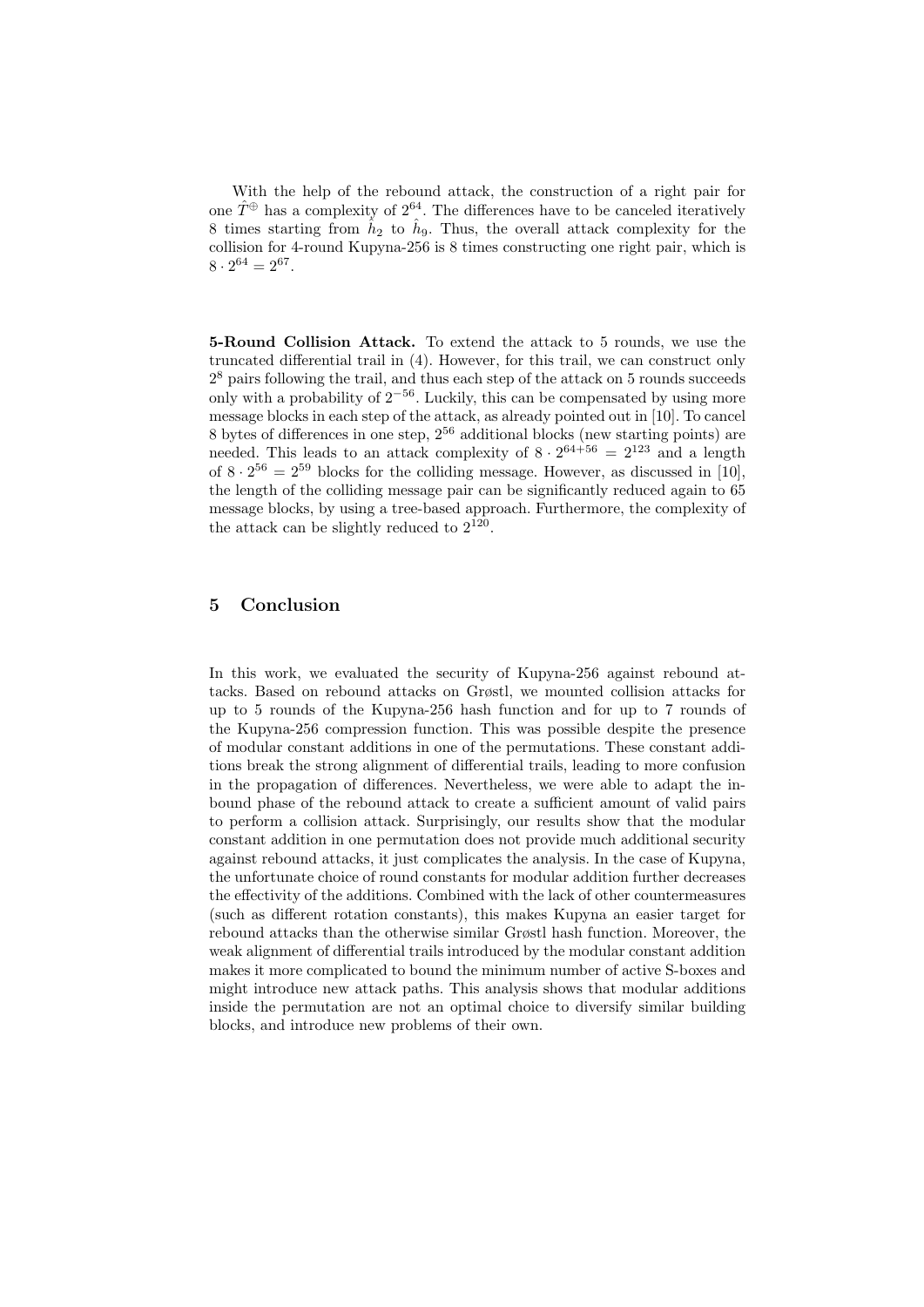#### Acknowledgments



The research leading to these results has received funding from the European Union's Horizon 2020 research and innovation programme under grant agreement No 644052 (HECTOR).

Furthermore, this work has been supported in part by the Austrian Science Fund (project P26494-N15).

# A Observation on the Branch Number

Kupyna was clearly designed with the wide-trail strategy in mind. It features the classic AES-like construction with the linear MixBytes function that multiplies each column of the state with an MDS matrix. This function has a differential branch number of 9, meaning that any input column with  $a > 0$  active bytes is mapped to an output with at least  $9 - a$  active bytes. Though the Kupyna specification features no proofs, this property is usually used to derive bounds on the minimum number of active S-boxes for the primitive.

The other linear functions of each round – in particular the constant and/or subkey xor-addition  $-$  do not change this property in AES-like designs. With the modular addition of Kupyna, however, this is no longer true. In particular, this modular addition can lead to carry propagation across byte borders, which also allows propagation of differences across byte borders. This means that the number of active S-boxes over 2 rounds is no longer lower-bounded by 9.

Consider the following example, illustrated in Fig. 6. We investigate the number of active S-boxes over 2 rounds of  $T^+$ . For simplicity, we only state the value pair  $(x_1, x_2)$  for the first column of state  $S_1^{\mathsf{RB}}$  through  $S_2^{\mathsf{AC}}$ ; all other columns have zero difference (and RotateBytes does not change the number of active S-boxes). Using the MixBytes matrix  $M\in \mathbb{F}_{256}^{8\times 8}$  and AddConstant constant  $\zeta_0^{(0)}\in \mathbb{Z}_{2^{64}},$ 

$$
M = \left(\begin{matrix} 01\ 01\ 05\ 01\ 08\ 06\ 07\ 04\ 01\ 01\ 05\ 01\ 08\ 06\ 07 \end{matrix}\right), \quad \left(\begin{matrix} F3 \\ F0 \\ F0 \\ F0 \\ F0 \\ 08\ 06\ 07\ 04\ 01\ 01\ 05\ 01\ 08 \\ 08\ 06\ 07\ 04\ 01\ 01\ 05\ 01 \\ 01\ 08\ 06\ 07\ 04\ 01\ 01\ 05 \\ 01\ 08\ 06\ 07\ 04\ 01\ 01 \\ 01\ 05\ 01\ 08\ 06\ 07\ 04\ 01\ 01 \end{matrix}\right), \quad \left(\begin{matrix} F3 \\ F0 \\ F0 \\ F0 \\ F0 \\ F0 \\ F0 \\ 01 \end{matrix}\right),
$$

we get

 $x_1$ : (00 00 00 00 00 00 00 00 $^\top$   $\stackrel{\mathsf{MB}}{\longmapsto}$  (00 00 00 00 00 00 00 00) $^\top$   $\stackrel{\mathsf{AC}}{\longmapsto}$  (F3 F0 F0 F0 F0 F0 70) $^\top$ ,  $x_2$ : (00 00 00 00 00 00 00  $\mathrm{PF}$  ) $\overline{\parallel}$   $\stackrel{\mathsf{MB}}{\longrightarrow}$  (DB C7 38 AB FF 24 FF FF)  $\overline{\parallel}$   $\stackrel{\mathsf{AC}}{\longmapsto}$  (CE B8 29 9C F0 15 F0 70) ,  $\varDelta$ : (00 00 00 00 00 00 00  $\mathsf{PF} )^{\!\top}$   $\stackrel{\mathsf{MB}}{\longmapsto}$  (DB C7 38 AB FF 24 FF FF) $^\top$   $\stackrel{\mathsf{AC}}{\longmapsto}$  (3D 48 D9 6C 00 E5 00 00) $^\top$